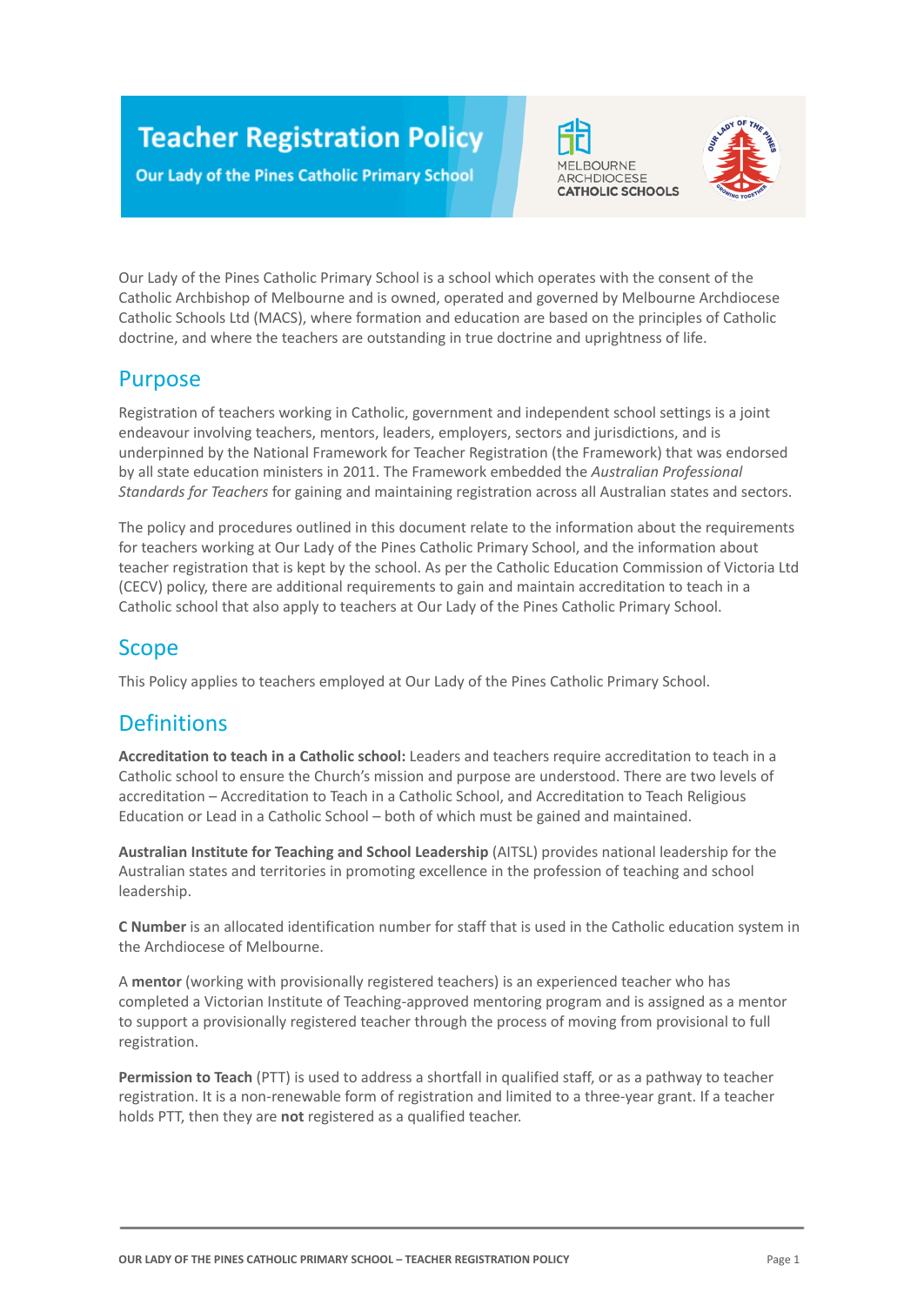**Provisionally registered teachers** are those new to the profession and/or who have not yet practised as a qualified teacher in an Australian or New Zealand school, or are returning to the teaching profession after an absence of five or more years.

A **registered teacher** is a qualified teaching professional suitable to practise as a teacher in a Victorian school or early childhood setting. A registered teacher is one who demonstrates the following requirements:

- a demonstrated proficiency in the *Australian Professional Standards for Teachers*
- the ability to maintain professional practice
- suitability to teach.

**Registration** as a teacher is an important mechanism to assure the safety, competency and quality of the profession. Its design is underpinned by a clear intent to set and uphold high standards of professional practice.

**Registration conditions** are conditions that may have been placed on a teacher's registration which should be recorded in the Victorian Institute of Teaching register.

**Victorian Institute of Teaching** (VIT) is an independent statutory authority which regulates members of the teaching profession. All teachers must be registered with the VIT in order to be employed in a school in Victoria.

**VIT register** is a register of VIT registration numbers, category, limitations (if any), and renewal and expiry dates for each teacher. This register is maintained at Our Lady of the Pines Catholic Primary School by the Principal or authorised delegate in electronic format.

**Working with Children Check** (WWCC) is required for child-related work in Victoria. Teachers registered with the VIT are exempt from the requirement to obtain a WWCC as the VIT registration process includes checks for suitability for child-related work. Teachers must notify Working with Children Check Victoria (WWCCV) of any child-related work they do outside the school (whether paid or voluntary). In the event a teacher's VIT registration is suspended or cancelled, WWCCV may notify the organisations listed that the teacher exemption no longer applies. To notify WWCCV of other child-related work, teachers must complete the 'Teacher notification' form.

### **Policy**

All teachers practising in Victorian Catholic schools are required to be registered with the VIT, the independent authority which regulates members of the teaching profession.

Recruitment of teachers is in accordance with the MACS staffing and recruitment policies.

### Teacher registration – limitations

#### **Provisionally registered teachers**

Provisional registration is granted until teachers demonstrate they meet the standards at the Proficient Teacher level. Teachers have a period of two years to demonstrate that they:

- possess an application of knowledge in teaching situations where the individual has full professional responsibility for the learning of students
- meet the *Australian Professional Standards for Teachers* at the Proficient Teacher level
- have had at least 80 days teaching experience in an Australian or New Zealand school.